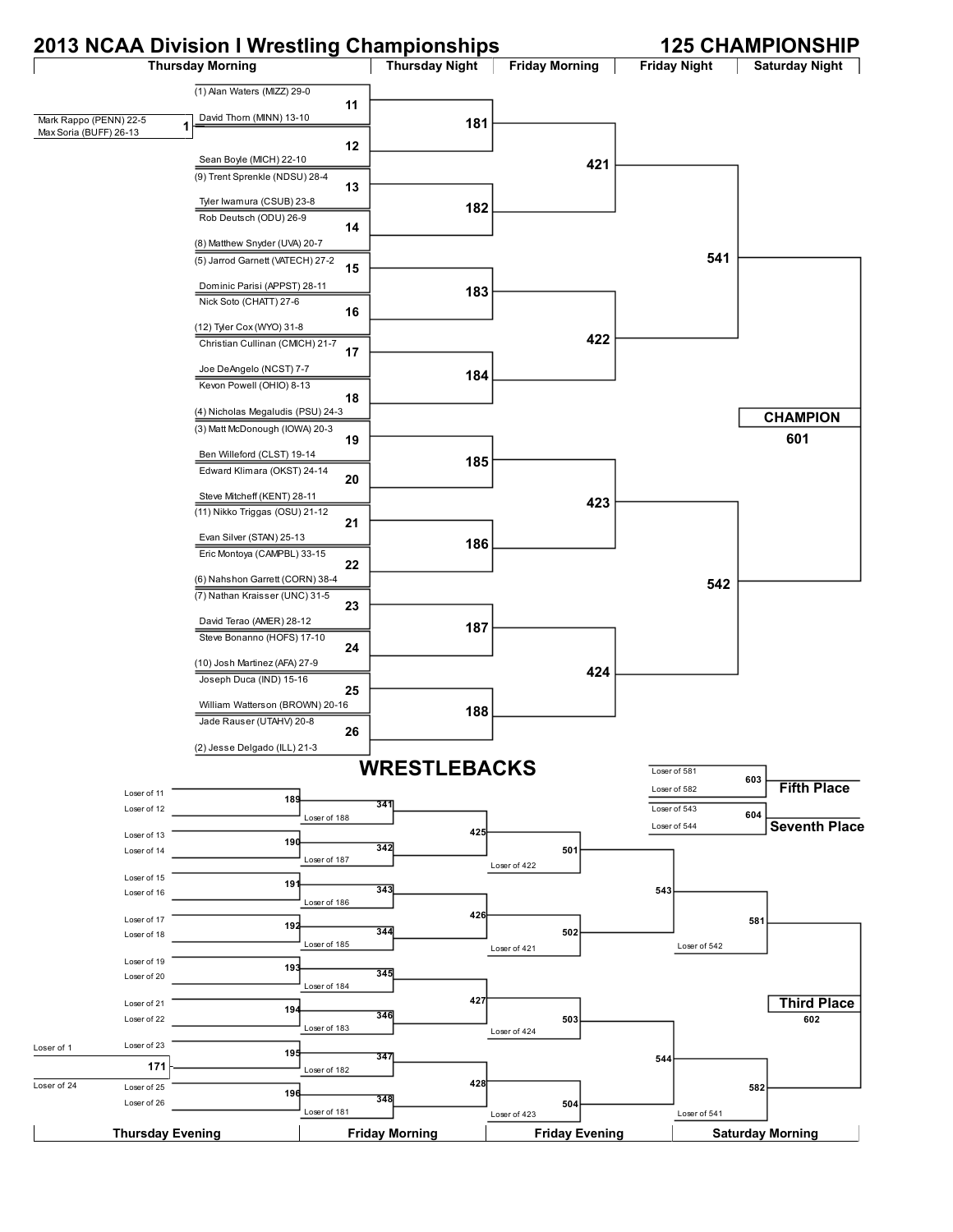### **2013 NCAA Division I Wrestling Championships 133 CHAMPIONSHIP**

#### **Thursday Morning Thursday Night | Friday Morning | Friday Night | Saturday Night** (1) Logan Stieber (OSU) 21-0 **27** Brandon Gambucci (DUKE) 19-6 Jamie Franco (HOFS) 18-13 **28** Shelton Mack (PITT) 17-9 (9) Levi Wolfensperger (UNI) 23-8 **29** Anthony Elias (DAVI) 11-8 Matt Bystol (COLUM) 9-10 **30** (8) Cody Brewer (OKLA) 21-5 (5) Christopher Dardanes (MINN) 17-6 **<sup>31</sup>** Dylan Hyder (AFA) 21-12 Vincent Dellafave (RUTG) 26-8 **32** (12) Jordan Conaway (PSU) 16-8 Sam Speno (NCST) 16-12 **33** Derek Steeley (BING) 15-12 Rosario Bruno (MICH) 14-16 **34** (4) A.J. Schopp (EDIN) 29-3 (3) Tyler Graff (WISC) 28-4 **35** Randy Cruz (LEHIGH) 31-10 **36** Brian Owen (BOISE) 14-7 (11) George DiCamillo (UVA) 30-8 **37** Dane Harlowe (BU) 9-5 Erik Spjut (VATECH) 17-11 **38** (6) Nathan McCormick (MIZZ) 30-4 (7) Jonathon Morrison (OKST) 23-6 **39** Mackenzie McGuire (KENT) 20-15 Jimmy Morris (RIDER) 24-12 **40** (10) Scotti Sentes (CMICH) 19-6 Daryl Thomas (ILL) 23-10 **41** Joseph Ward (UNC) 19-10 Nick Wilcox (BLOOM) 25-7 **42** (2) Tony Ramos (IOWA) 27-1 **197 198 199 200 201 202 203 204 429 430 431 432 545 546 605 205** Loser of 27 Loser of 28 **206** Loser of 30 **207** Loser of 31 Loser of 32 **208** Loser of 33 Loser of 34 **209** Loser of 35 Loser of 36 **210** Loser of 37 Loser of 38 **211** Loser of 39 Loser of 40 **212** Loser of 41 Loser of 42 **349** Loser of 204 **350** Loser of 203 **351** Loser of 202 **352** Loser of 201 **353** Loser of 200 **354** Loser of 199 **355** Loser of 198 **356** Loser of 197 **433 434 435 436 505** Loser of 430 **506** Loser of 429 **507** Loser of 432 **508** Loser of 431 **547 548 583** Loser of 546 **584** Loser of 545 **606** Loser of 583 **607** Loser of 584 Loser of 547 **<sup>608</sup>** Loser of 548 **WRESTLEBACKS Thursday Evening Friday Morning Friday Evening Saturday Morning CHAMPION Third Place Fifth Place Seventh Place** Geoffrey Alexander (MD) 22-9 Geoffrey Alexander (MD) 22-9<br>Devon Lotito (CPOLY) 24-5 **172** Loser of 2 Loser of 29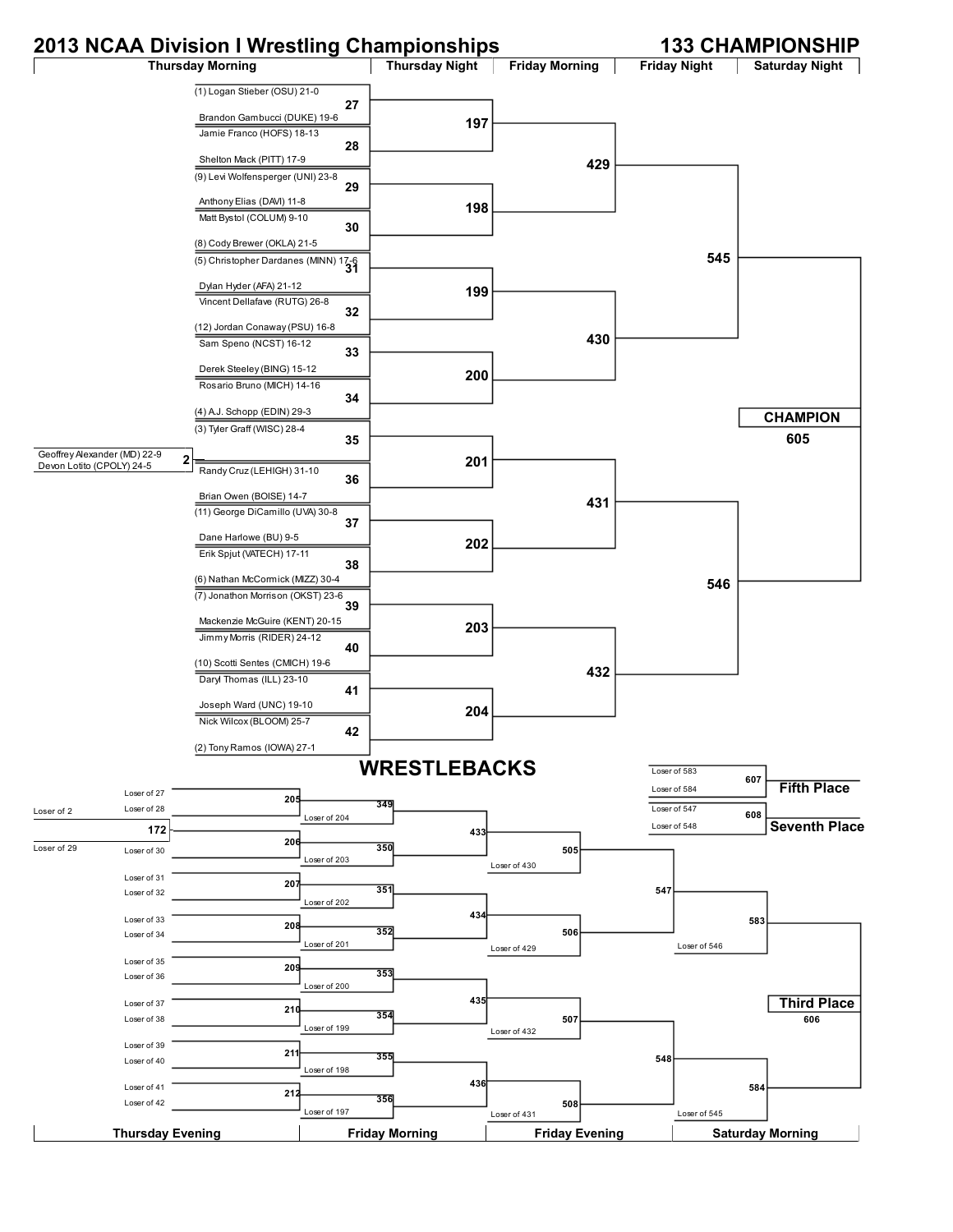### **2013 NCAA Division I Wrestling Championships 141 CHAMPIONSHIP**

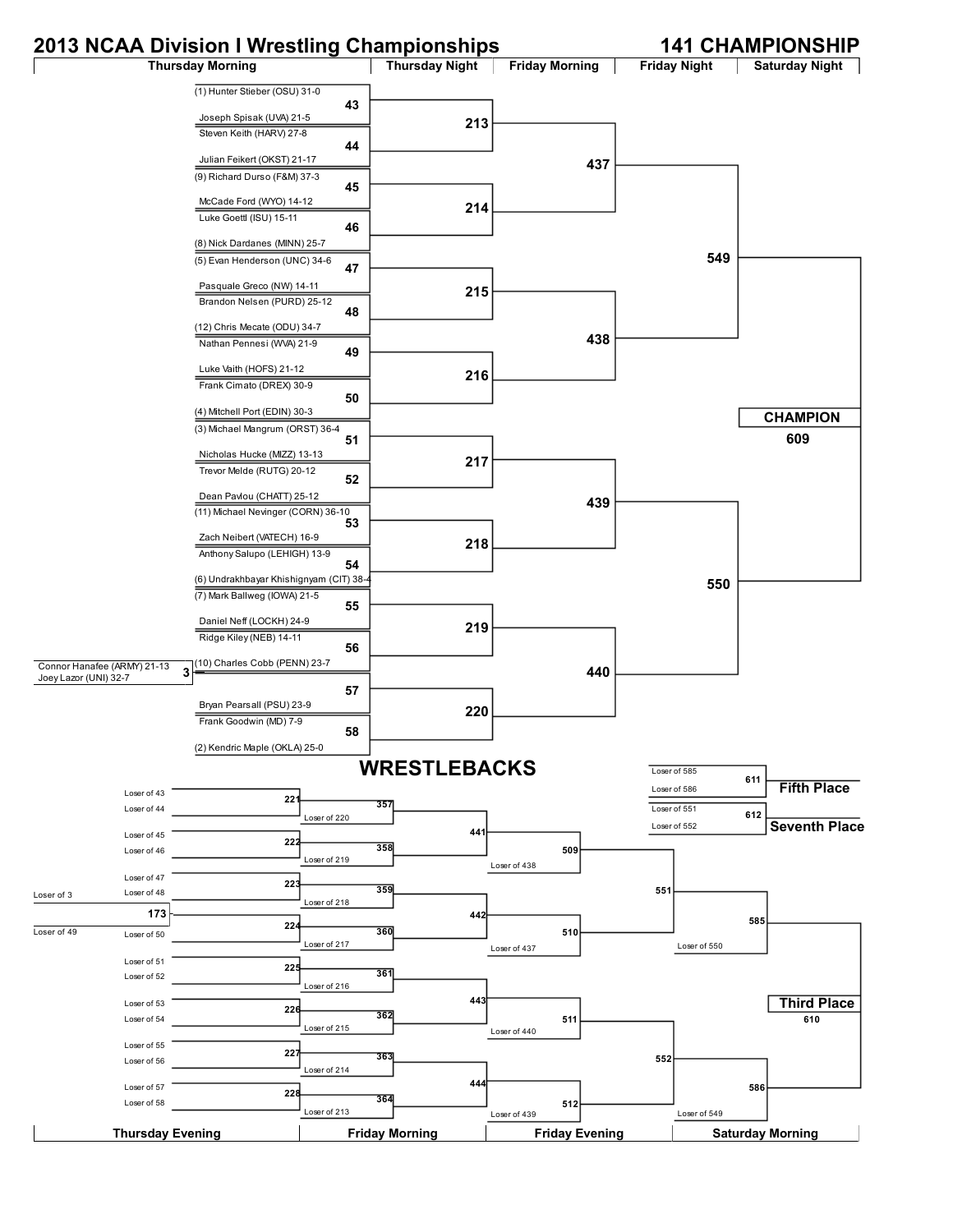## **2013 NCAA Division I Wrestling Championships 149 CHAMPIONSHIP**

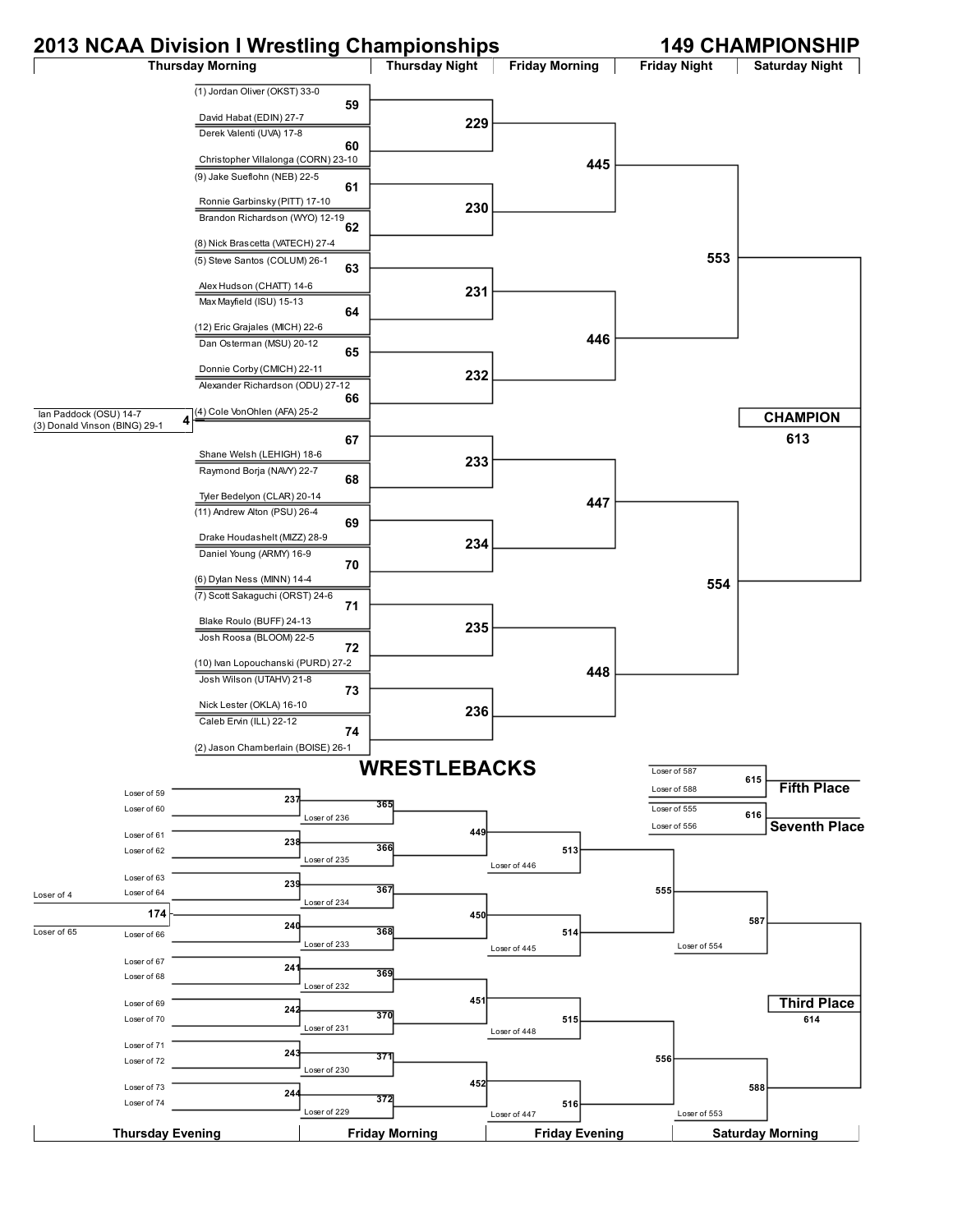## **2013 NCAA Division I Wrestling Championships 157 CHAMPIONSHIP**

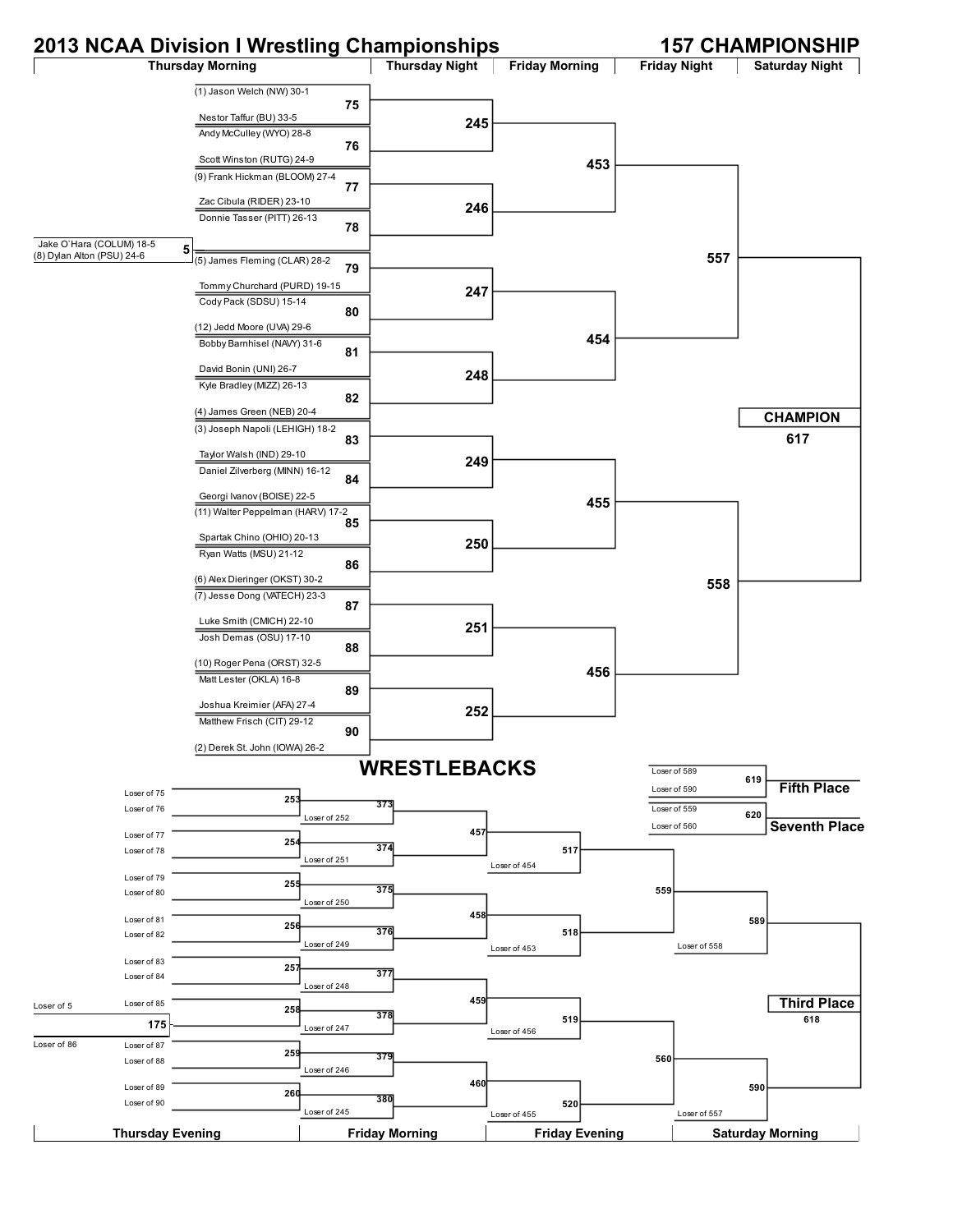# **2013 NCAA Division I Wrestling Championships 165 CHAMPIONSHIP**

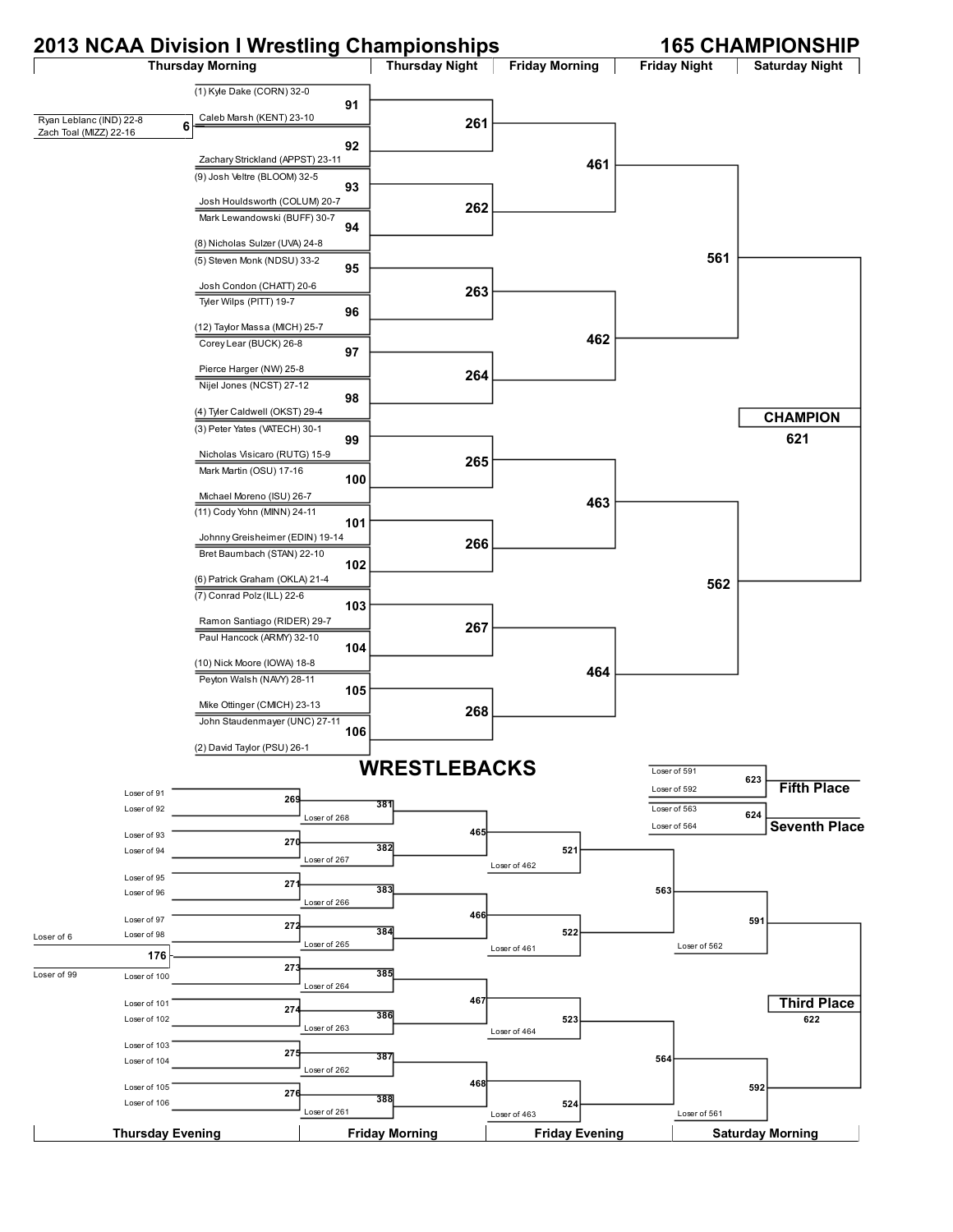## **2013 NCAA Division I Wrestling Championships 174 CHAMPIONSHIP**

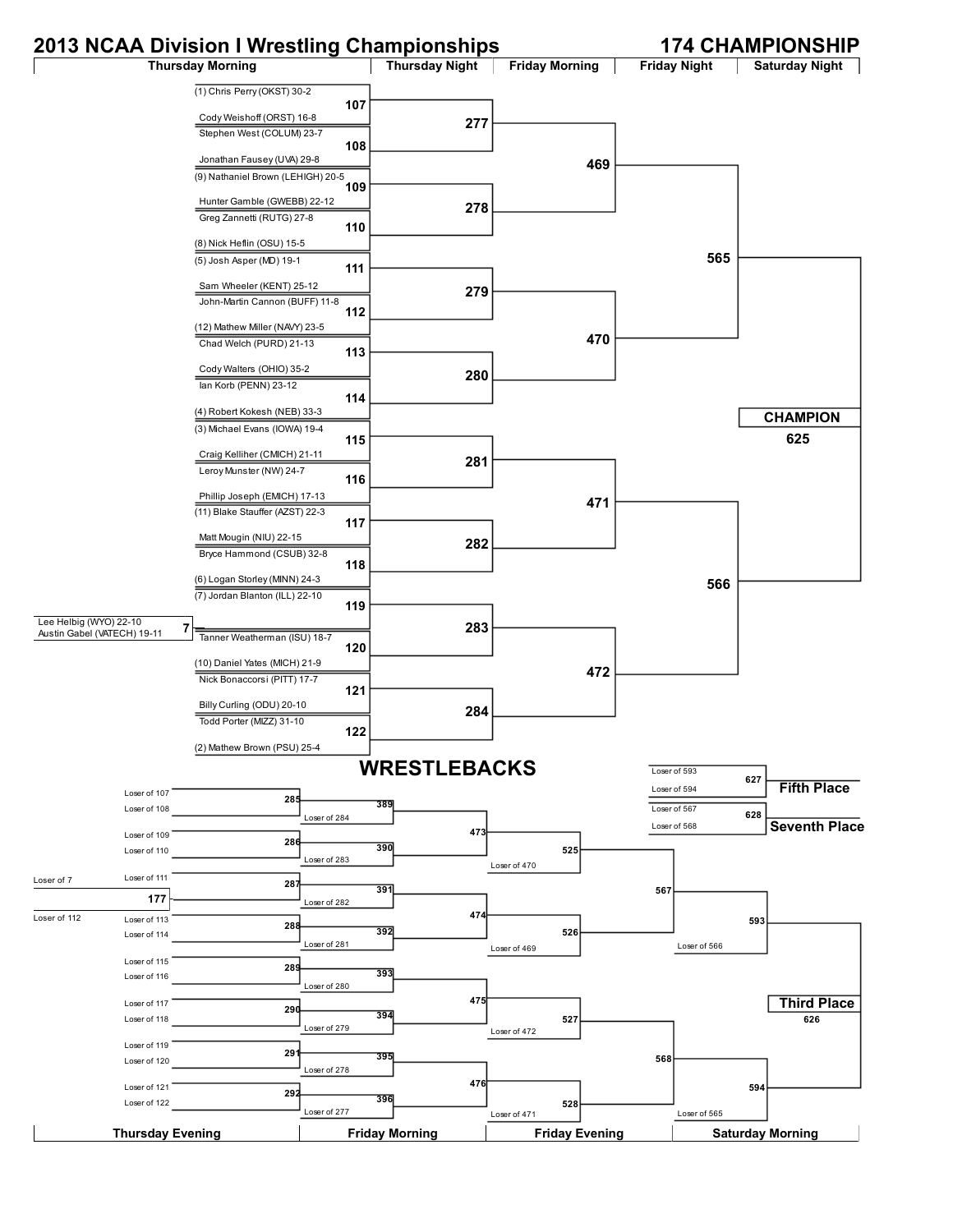## **2013 NCAA Division I Wrestling Championships 184 CHAMPIONSHIP**



Stephen Doty (UVA) 17-10



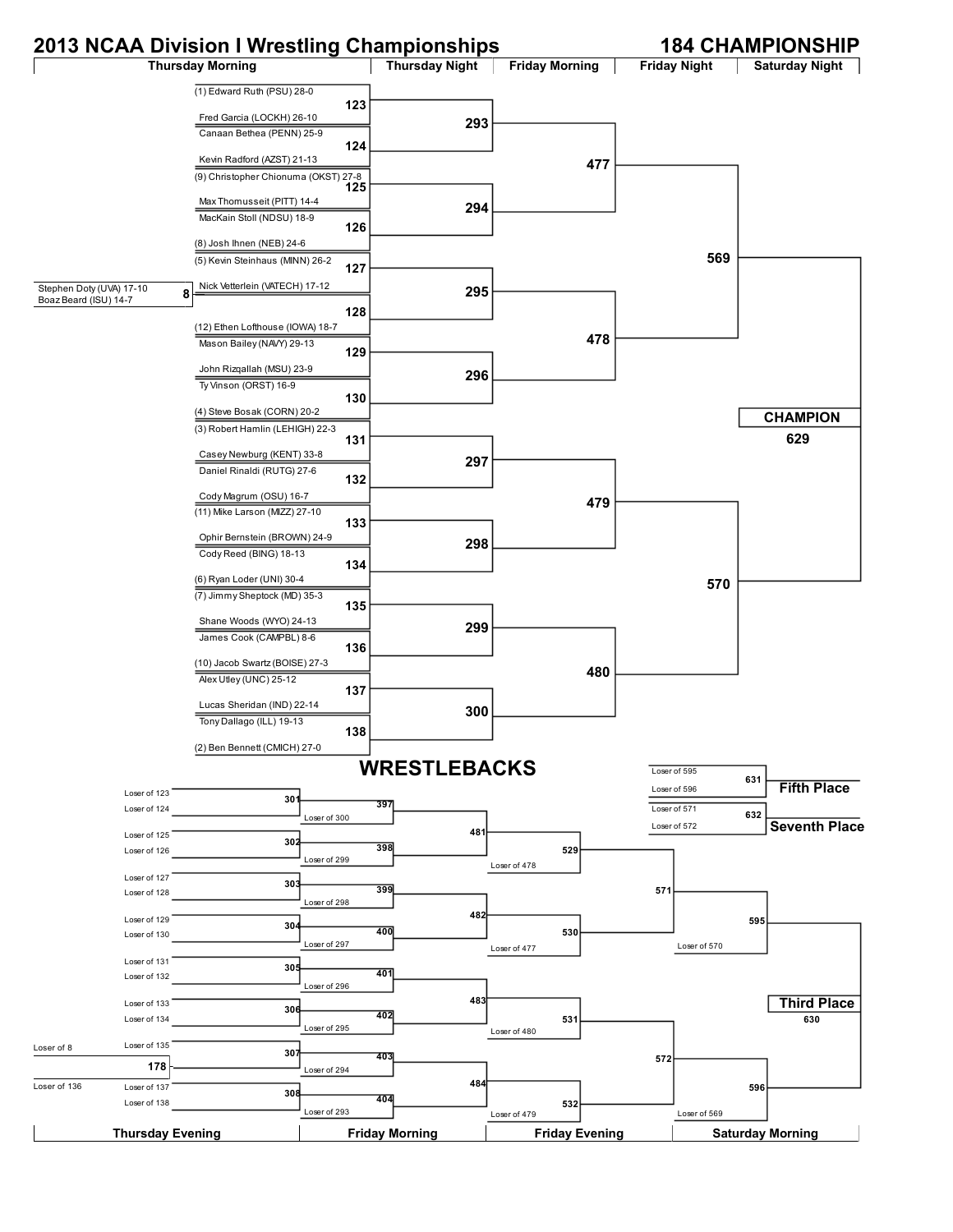## **2013 NCAA Division I Wrestling Championships 197 CHAMPIONSHIP**